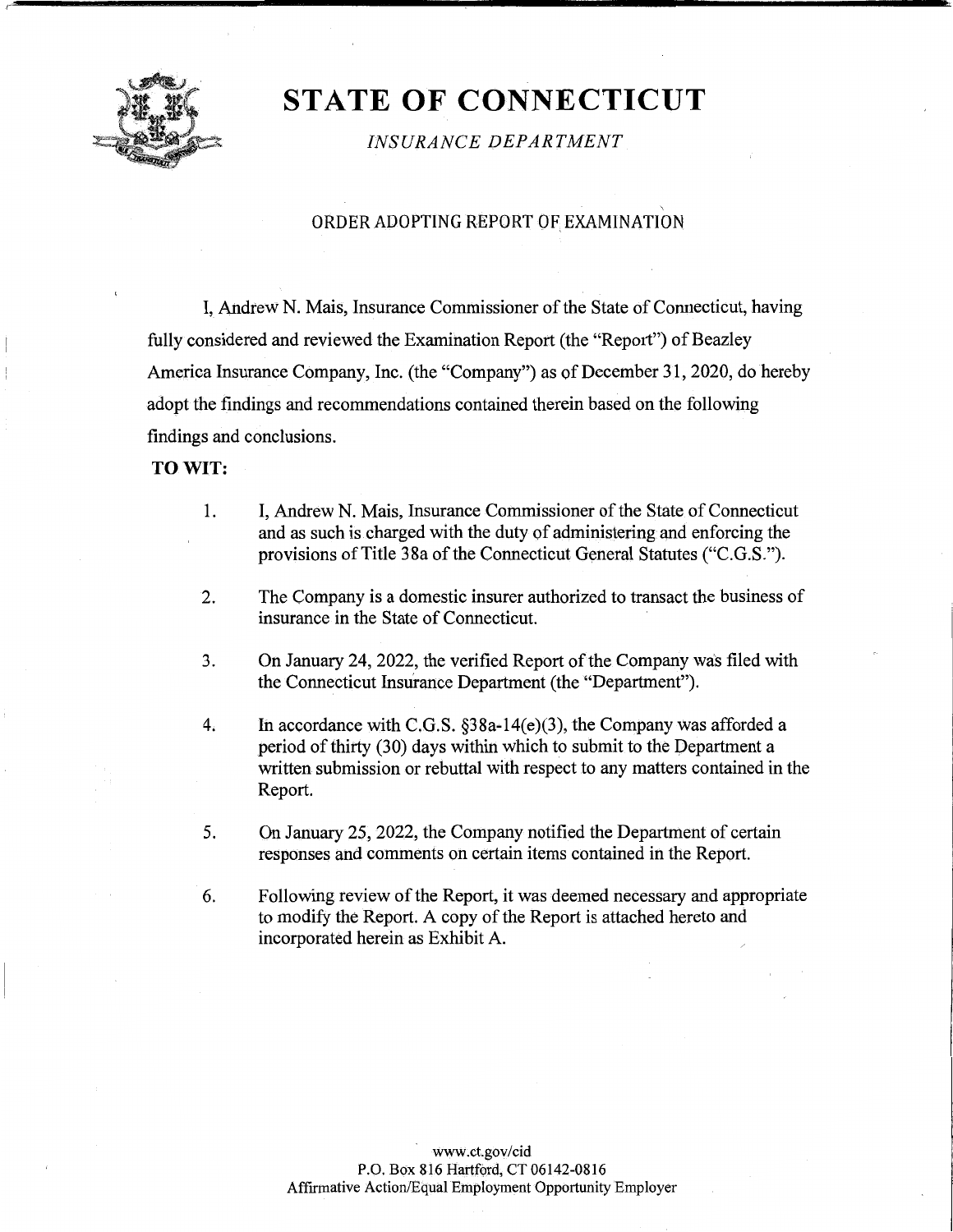## **NOW, THEREFORE,** it is ordered as follows:

- 1. That the Report of the Company is hereby adopted as filed with the Department.
- 2. That the Company shall comply with the recommendations set forth in the Report, and that failure by the Company to so comply shall result in sanctions or administrative action as provided by Title 38a of the C.G.S.
- 3. Section  $38a-14(e)(4)(A)$  of the CGS requires that:

"The secretary of the Board of Directors or similar governing body of the entity shall provide a copy of the report or summary to each director and shall certify to the Commissioner, in writing, that a copy of the report or summary has been provided to each director."

Please address the certification to the Commissioner but send said certification to the care/attention of Michael Shanahan, Supervising Examiner, of the Financial Regulation Division.

4. Section 38a-14(e)(4)(B) of the CGS requires that:

"Not later than one hundred twenty days after receiving the report or summary the chief executive officer or the chief financial officer of the entity examined shall present the report of summary to the entity's Board of Directors or similar governing body at a regular or special meeting."

This will be verified by the Insurance Department either through analysis or examination follow-up.

Dated at Hartford, Connecticut, this 1<sup>st</sup> day of February, 2022.



Andrew N. Mais Insurance Commissioner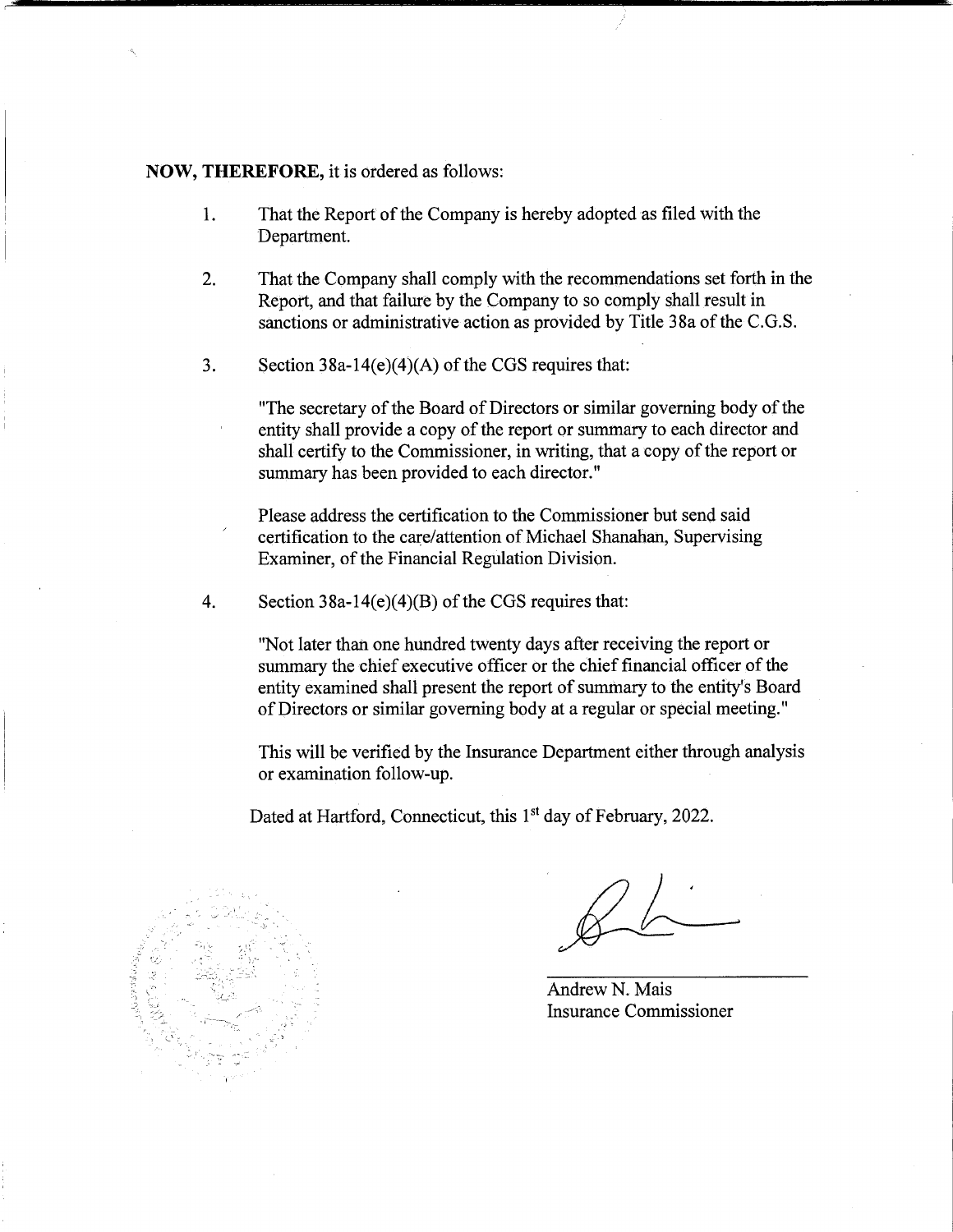

# **STATE OF CONNECTICUT**

*INSURANCE DEPARTMENT* 

#### IT IS HEREBY CERTIFIED THAT THE ANNEXED

#### EXAMINATION REPORT

OF

# BEAZLEY AMERICA INSURANCE COMPANY, INC. (NAIC #16510)

**AS OF** 

#### DECEMBER 31, 2020

#### IS A WHOLE, TRUE AND CORRECT COPY OF THE ORIGINAL DOCUMENT ON FILE WITH THE CONNECTICUT INSURANCE DEPARTMENT

**IN WITNESS WHEREOF,** I **hereunto, set my hand and affix the official seal of the Insurance Commissioner of the State of Connecticut this 1"1 day of February, 2022.** 

**ANDREW N. MAIS INSURANCE COMMISSIONER** 



www.ct.gov/cid P.O. Box 816 Hartford, CT 06142-0816 Affirmative Action/Equal Employment Opportunity Employer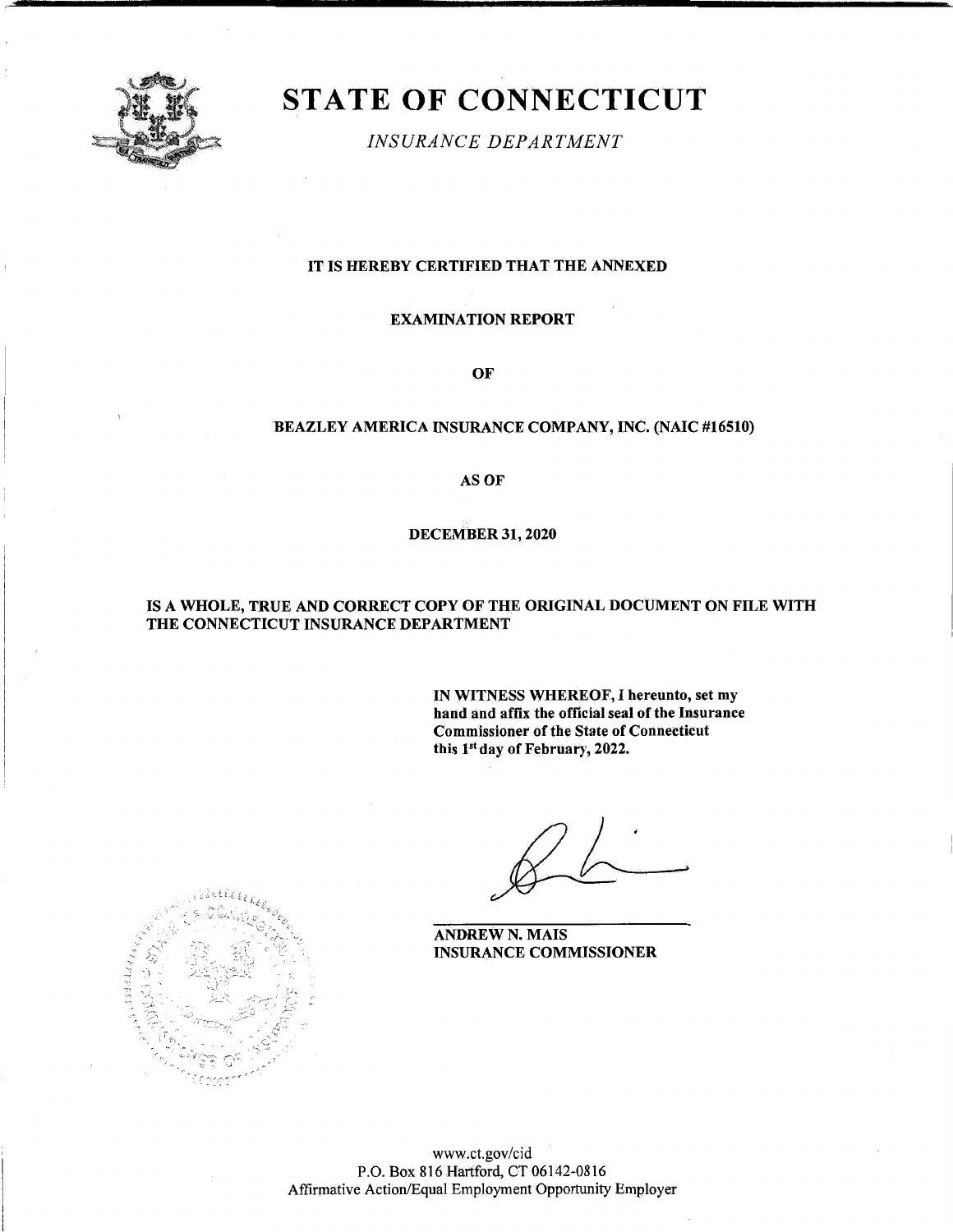

# **STATE OF CONNECTICUT**

*INSURANCE DEPARTMENT* 

# CERTIFIED COPY

# I, ANDREW N. MAIS, INSURANCE COMMISSIONER OF THE STATE OF CONNECTICUT, HAVE COMPARED THE ANNEXED COPY WITH THE ORIGINAL RECORD ON FILE WITH THE DEPARTMENT OF INSURANCE AND DO HEREBY CERTIFY THAT IT IS A WHOLE, TRUE AND CORRECT COPY OF THE ORIGINAL RECORD.

# WITNESS MY HAND AND SEAL OF THE INSURANCE COMMISSIONER OF THE STATE OF CONNECTICUT

# THIE 1ST DAY OF FEBRUARY, 2022

ANDREWN. MAIS INSURANCE COMMISSIONER

*)* 



www.ct.gov/cid P.O. Box 816 Hartford, CT 06142-0816 Affirmative Action/Equal Employment Opportunity Employer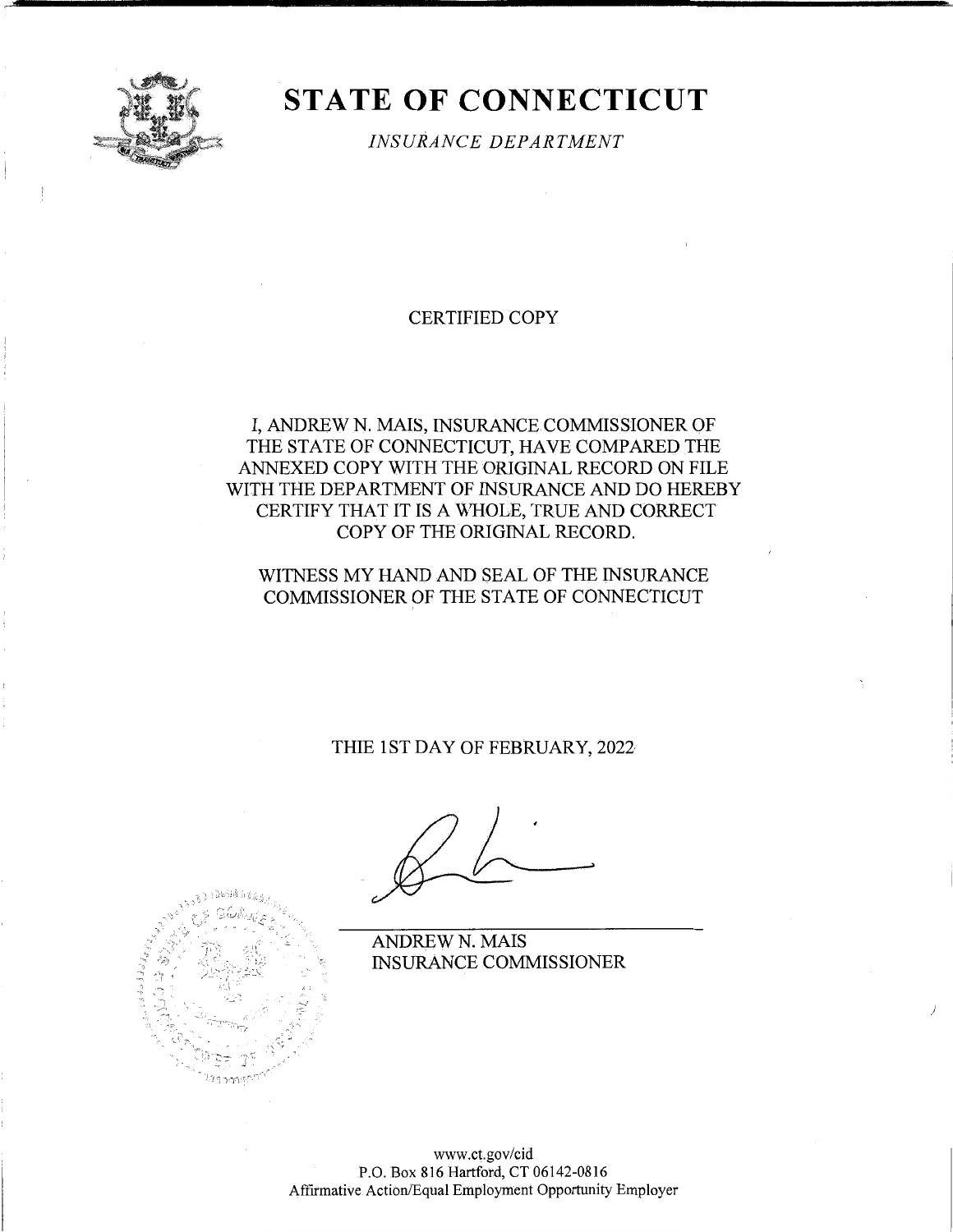Exhibit A

# EXAMINATION REPORT

# OF THE

# BEAZLEY AMERICA INSURANCE COMPANY, INC. (NAIC # 16510)

AS OF

DECEMBER 31, 2020

BYTHE

# CONNECTICUT INSURANCE DEPARTMENT

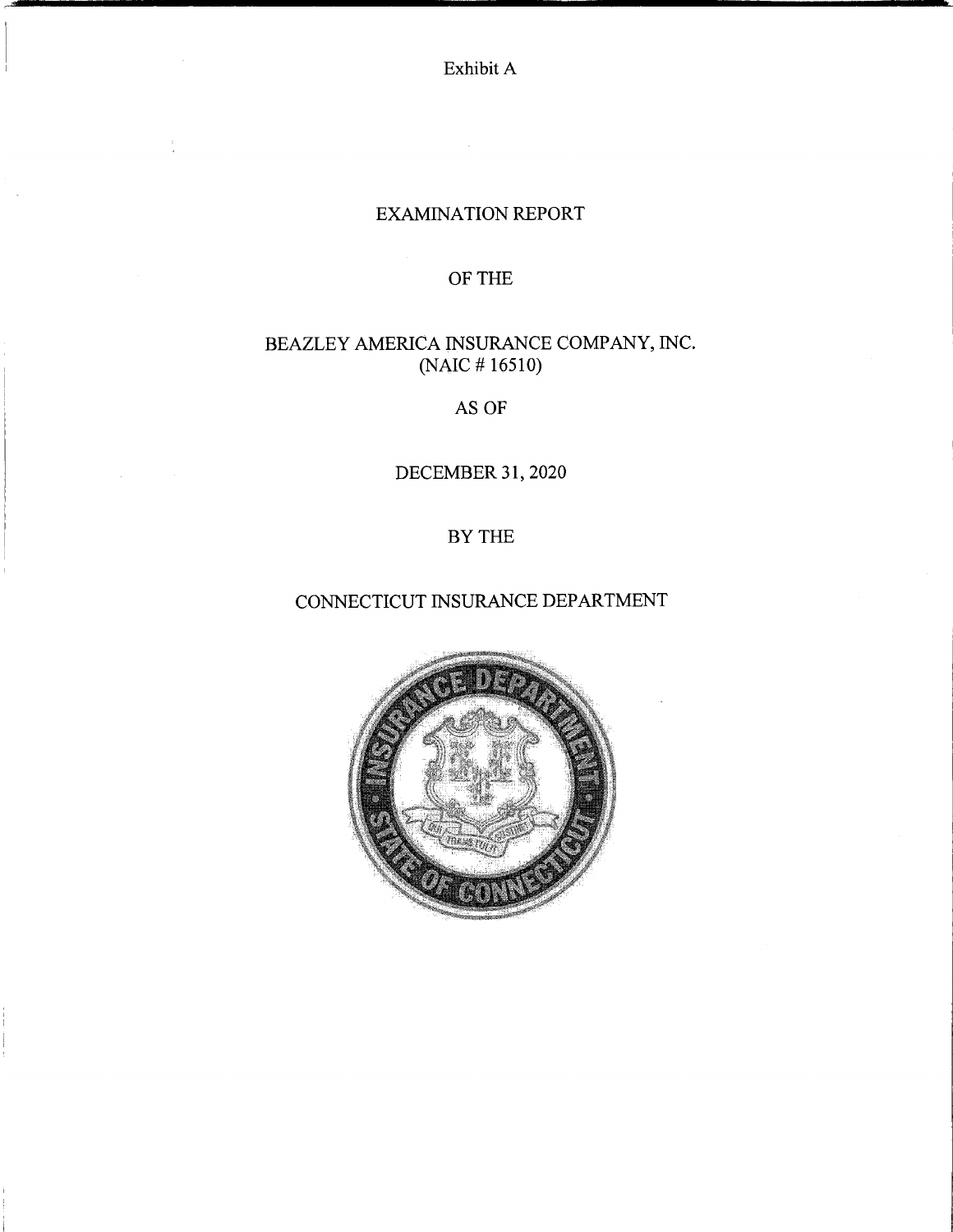# TABLE OF CONTENTS

|                                                                                                                                            | <u> 1 agu</u>         |
|--------------------------------------------------------------------------------------------------------------------------------------------|-----------------------|
| Salutation                                                                                                                                 | $\mathbf{1}$          |
| Scope of Examination                                                                                                                       | $\mathbf 1$           |
| History                                                                                                                                    | 2                     |
| Organizational Chart                                                                                                                       | 3                     |
| Management and Control                                                                                                                     | 3                     |
| <b>Related Party Agreements</b>                                                                                                            | 5                     |
| <b>Insurance Coverage</b>                                                                                                                  | 5                     |
| Territory and Plan of Operation                                                                                                            | 5                     |
| Reinsurance                                                                                                                                | 5                     |
| <b>Information Technology Controls</b>                                                                                                     | 5                     |
| <b>Accounts and Records</b>                                                                                                                | 6                     |
| <b>Financial Statements</b><br>Assets<br>Liabilities, Surplus and Other Funds<br><b>Statement of Income</b><br>Capital and Surplus Account | 7<br>7<br>8<br>9<br>9 |
| <b>Common Capital Stock</b>                                                                                                                | 10                    |
| Gross Paid-in and Contributed Surplus                                                                                                      | 10                    |
| Unassigned Funds (Surplus)                                                                                                                 | 10                    |
| <b>Subsequent Events</b>                                                                                                                   | 10                    |
| Conclusion                                                                                                                                 | 10                    |
| Signature                                                                                                                                  | 11                    |

Page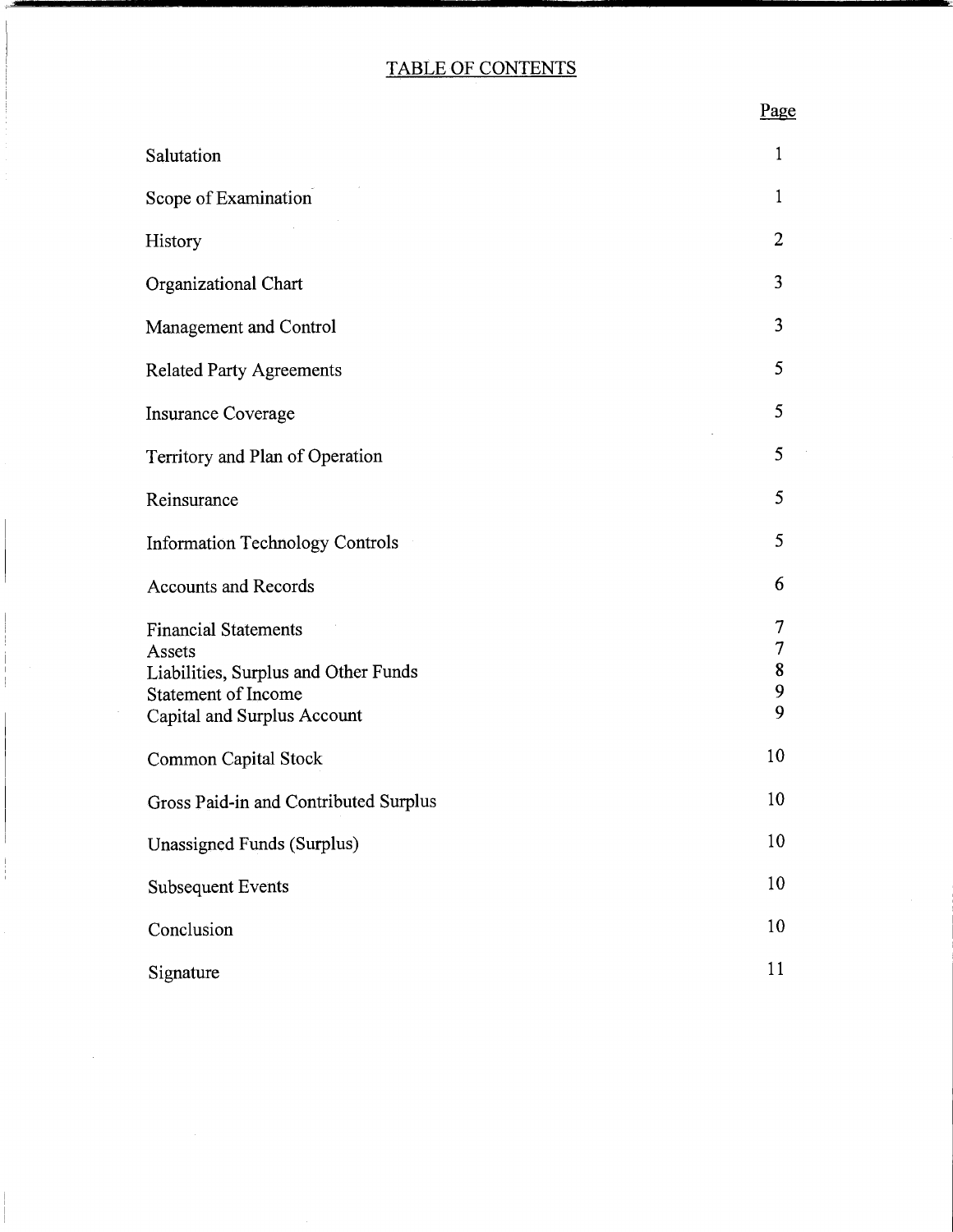December 17, 2021

The Honorable Andrew N. Mais Insurance Commissioner State of Connecticut Insurance Department 153 Market Street Hartford, CT 06103

Dear Commissioner Mais:

In compliance with your instructions and pursuant to the requirements of Section 3 8a-14 of the Connecticut General Statutes (CGS), the undersigned has conducted a financial examination of the condition and affairs of the

# BEAZLEY AMERICA INSURANCE COMPANY. INC.

(hereinafter referred to as the Company or BAIC), a capital stock corporation incorporated under the laws of the State of Connecticut and having its main administrative office located at 30 Batterson Park Road, Farmington, CT. The report of such examination is submitted herewith.

# SCOPE OF EXAMINATION

This financial examination, which covers the date of incorporation (November 21, 2018) through December 31, 2020, was conducted virtually.

As part of the examination planning procedures, the Department reviewed the following materials submitted by the Company:

- Annual Statements filed with the Department from 2019 and 2020;
- the 2020 Statement of Actuarial Opinion;
- Management's Discussion and Analysis from 2019 and 2020;
- minutes of the Board of Directors (Board) and other Committees minutes from 2019 through the latest 2021 meeting; and
- statutory basis audit reports prepared by Ernst & Young, LLP (E&Y), the Company's independent certified public accountants.

A comprehensive review was made of the financial analysis files and documents submitted to the Financial Analysis Unit of the Department, reports from the National Association of Insurance Commissioners (NAIC) database, as well as the independent audit report which indicated no material concerns with respect to financial condition or regulatory compliance issues.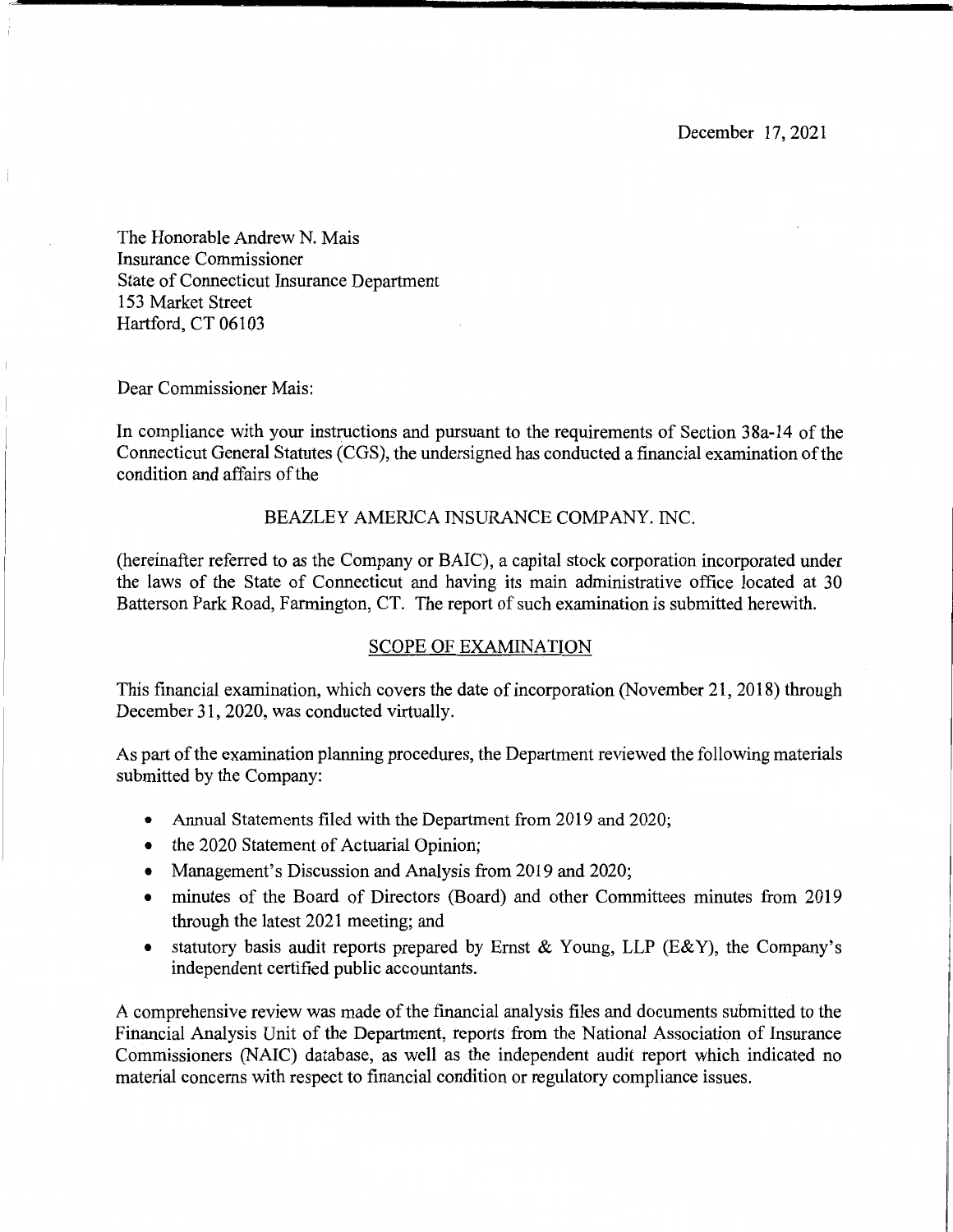The Department engaged Jennan Enterprises, LLC (Jennan) to assist in a risk-focused assessment and review of the Company's information technology (IT) general controls.

Work papers prepared by E& Y as of December 31, 2019, and 2020, in connection with their annual statutory audits were reviewed and relied upon to the extent deemed appropriate.

We conducted our examination in accordance with the NAIC Financial Condition Examiners Handbook (the Handbook). The Handbook requires that we plan and perform the examination to evaluate the financial condition, assess corporate governance, identify current and prospective risks of the company and evaluate system controls and procedures used to mitigate those risks. An examination also includes identifying and evaluating significant risks that could cause an insurer's surplus to be materially misstated both currently and prospectively.

All accounts and activities of the company were considered in accordance with the risk-focused examination process. This may include assessing significant estimates made by management and evaluating management's compliance with Statutory Accounting Principles. The examination does not attest to the fair presentation of the financial statements included herein. If, during the course of the examination an adjustment is identified, the impact of such adjustment will be documented separately following the Company's financial statements.

This examination report includes significant findings of fact and general information about the insurer and its financial condition. There may be other items identified during the examination that, due to their nature (e.g., subjective conclusions, proprietary information, etc.), are not included within the examination report but separately communicated to other regulators and/or the company.

Failure of items in this report to add to totals or for totals to agree with captioned amounts is due to rounding.

#### **HISTORY**

BAIC, a wholly-owned insurance subsidiary of Beazley Insurance Company, Inc. (BICI), is a Connecticut domiciled property and casualty insurance company which was incorporated November 21, 2018, and capitalized on February 8, 2019.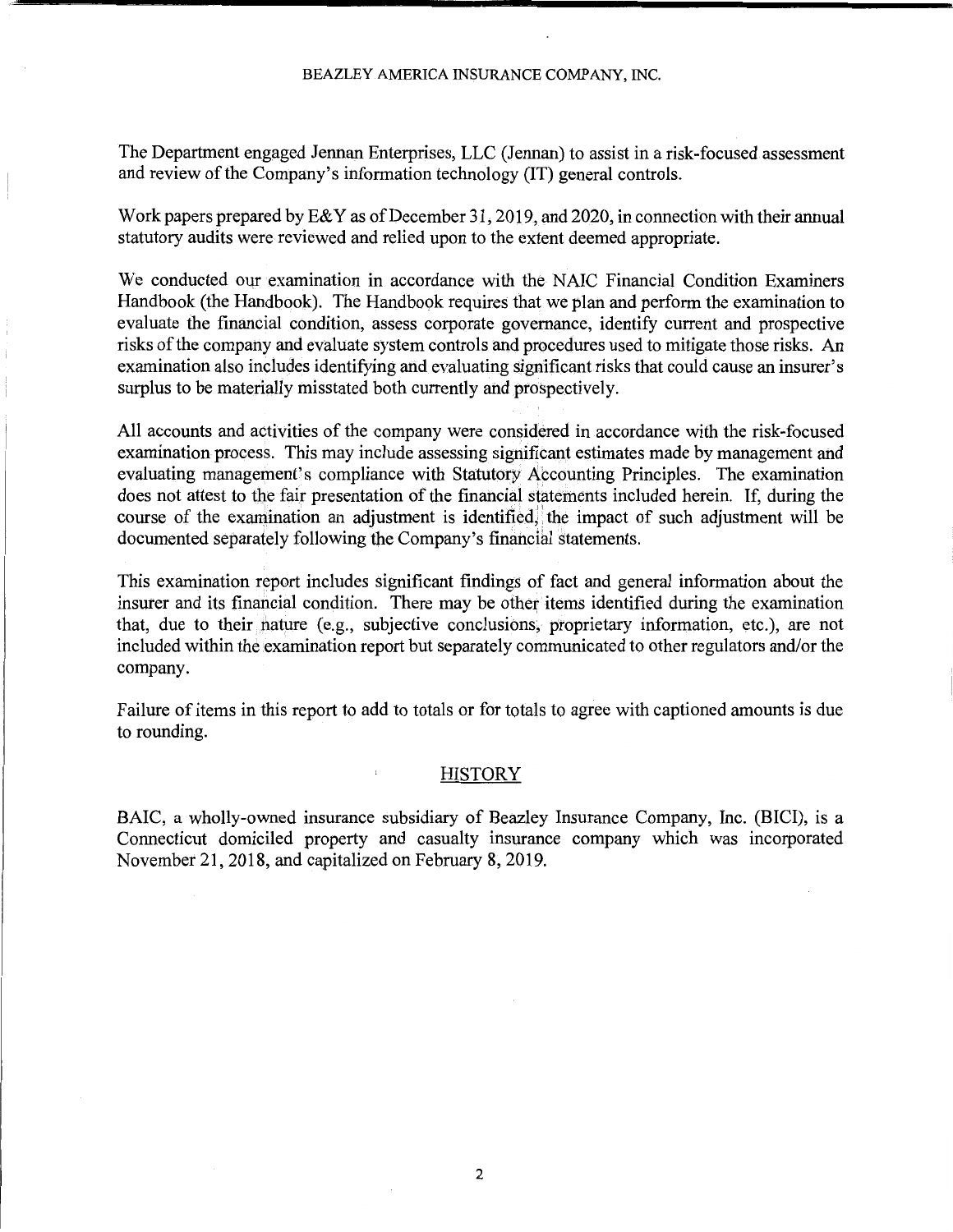#### ORGANIZATIONAL CHART

A partial organizational chart of the insurance holding company system at the end of the examination period was as follows:



#### MANAGEMENT AND CONTROL

The bylaws state that the annual meeting of the shareholders for the election of directors and for the transaction of such other business as properly may come before such meeting shall be held each year on such date, and at such time and place within or without the State of Connecticut, as may be designated by the Board.

Special meetings of the shareholders for any proper purpose or purposes may be called at any time by the Board, the chief executive officer, the president or any vice president, to be held on such date and at such time and place within or without the State of Connecticut, as the Board, the chief executive officer, the president or any vice president, whichever has called the meeting, shall direct.

In accordance with the bylaws, the business of the Company shall be managed by a Board whose number of directors shall be fixed by the Board from time to time. The directors shall be elected at the annual meeting of the shareholders. Except, if any vacancy shall occur among the directors as the result of an increase in the number of directorships, it may be filled for the unexpired term by action of the shareholders or by the concurring vote of directors holding a majority of directorships, which number of directorships shall be the number prior to the vote on the increase.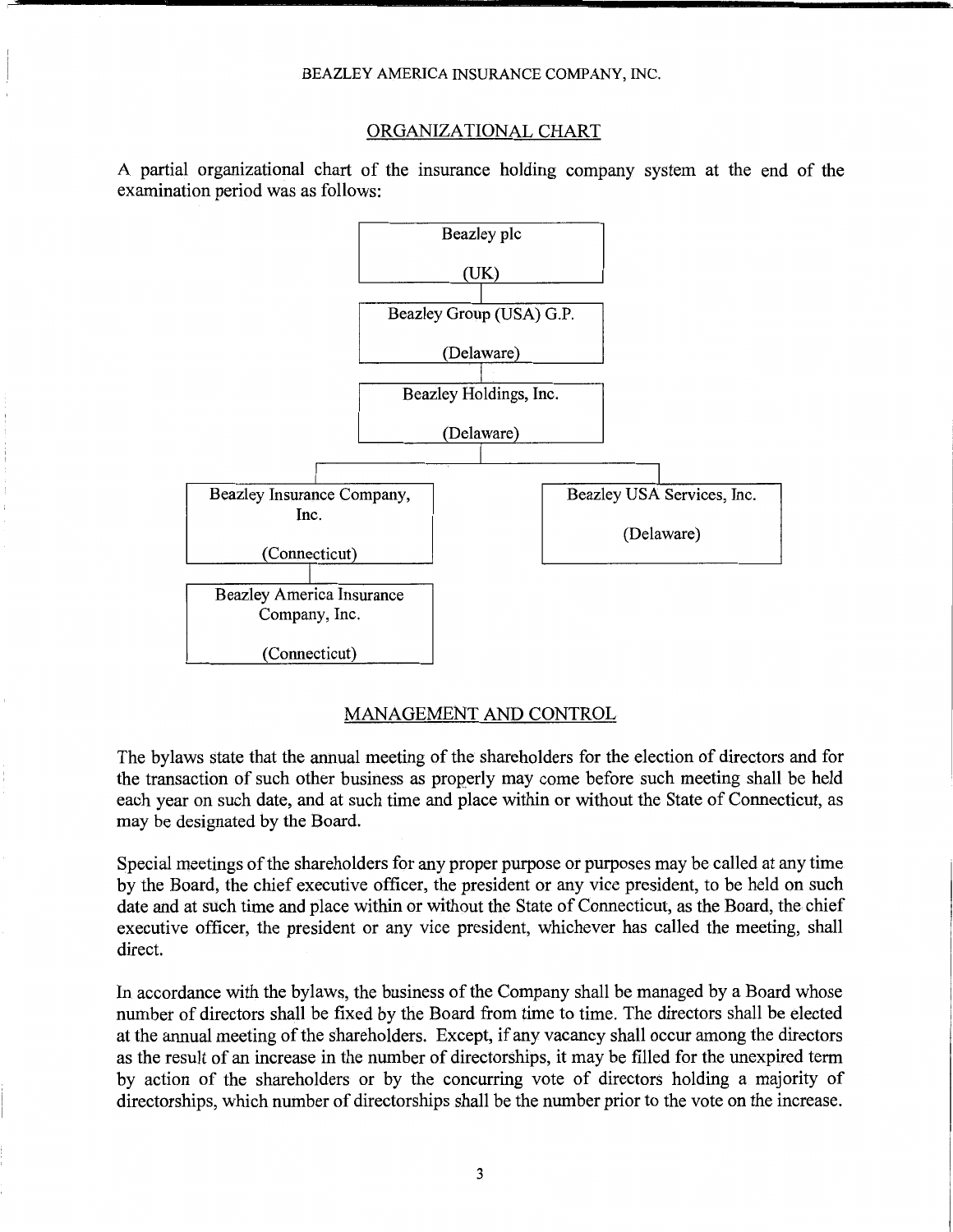All other vacancies in the Board shall be filled in the manner provided by law.

Special meetings of the Board of Directors shall be held upon the call of the chief executive officer, the president, any vice president or a majority of the directors in office.

Directors serving the Company at December 31, 2020, were as follows:

| Name                 | Title and Principal Business Affiliation |
|----------------------|------------------------------------------|
| David A. Horton      | Chief Executive Officer, Beazley plc     |
| Jeremiah E. Sullivan | Head of Professions, Beazley plc         |
| David J. Giroux      | Head of U.S. Finance                     |

Officers serving the Company at December 31, 2020, were as follows:

| Name                  | Title                           |
|-----------------------|---------------------------------|
| David A. Horton       | President                       |
| Jeremiah E. Sullivan  | <b>Executive Vice President</b> |
| David J. Giroux       | Vice President and Treasurer    |
| Wayne K. Whiten       | Secretary                       |
| Christine P. Oldridge | <b>Assistant Secretary</b>      |
| Daria L. Sullivan     | <b>Assistant Treasurer</b>      |

#### Committees to the Board:

The Board may, by resolution designate one or more committees, each committee to consist of two or more of the directors of the Corporation. Any such committee, to the extent provided in such resolution and permitted by law, shall have and may exercise all the powers and authority of the Board in the management of the business and affairs of the Corporation.

The Beazley plc Board has delegated to the BAIC Audit and Risk Committee the following areas of authority: monitoring the integrity of the financial statements; reviewing the internal audit plan and providing input and challenge as appropriate; reviewing the Whistleblower Policy; recommending the appointment, terms of reference, independence, monitoring of performance and approval of fees of the consulting actuaries; reviewing the financial and internal controls and risk management systems of the Company; reviewing the external audit plan and audit report on an annual basis; reviewing any regulatory breaches and adequacy of proposed action; and advising the Board on the Company's risk management framework.

Audit and Risk Committee Members serving the Company at December 31, 2020 were:

Jeremiah Sullivan (Chair) David Giroux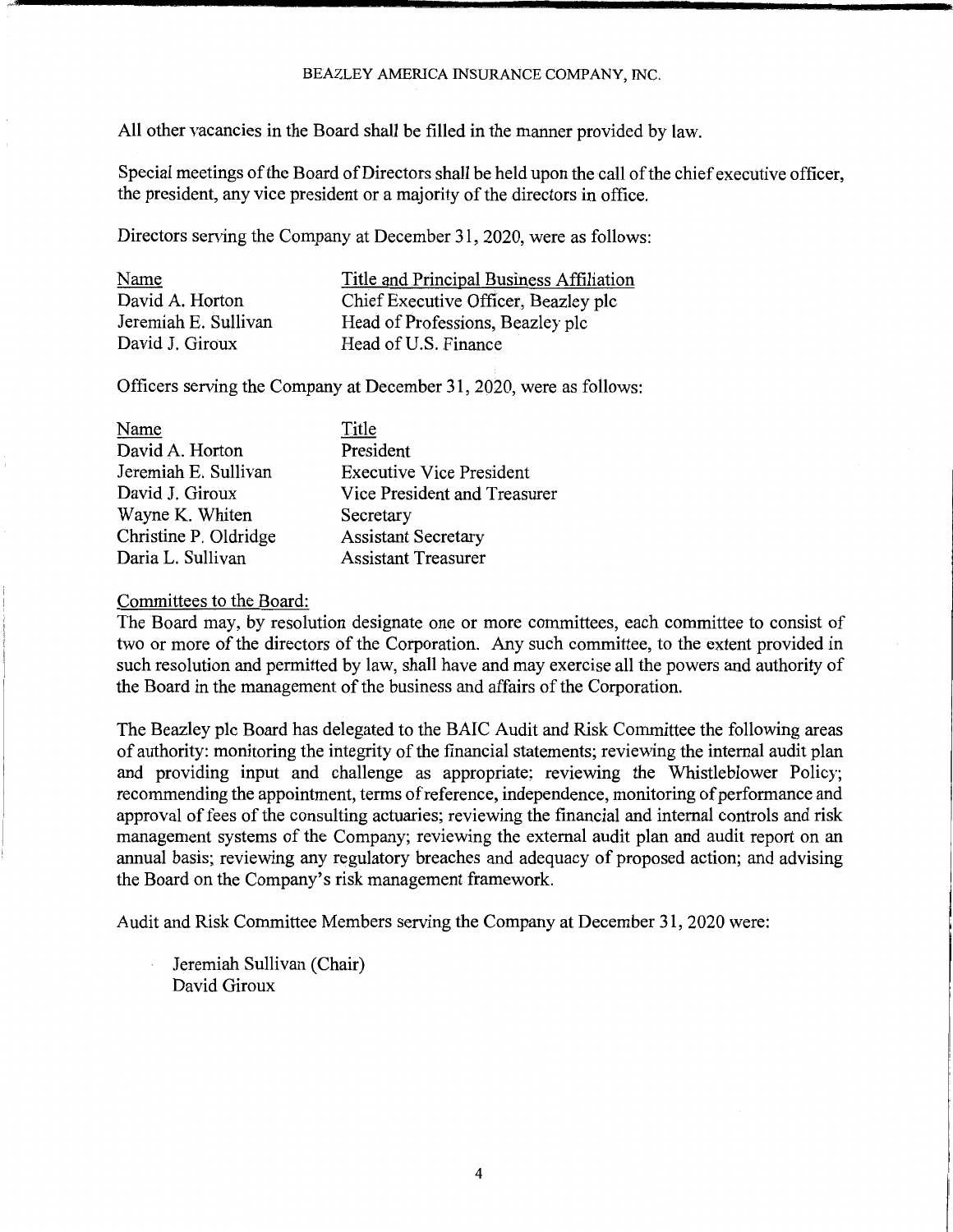## RELATED PARTY AGREEMENTS

The Company is a party to several related party transaction agreements. The material agreements are as follows:

## Administrative Services Agreement

Effective February 15, 2019, BICI, BAIC and Beazley USA Services, Inc. (BUSA) entered into an amended and restated agency agreement, whereby BUSA produces, underwrites and services property and casualty insurance business on behalf of BICI and BAIC. Effective February 15, 2019, BICI, BAIC, Beazley Group (USA), G.P. (Beazley USA), Beazley Holdings, Inc. (Holdings), and BUSA entered into an amended and restated intercompany expense agreement whereby all parties agreed to apportion expenses incurred based upon the benefit received for those services. The apportionments occur on a fair and equitable basis. In accordance with this agreement, general and administrative expenses were allocated to BICI as a percentage of gross written premiums, which represented management's best estimate of a fair and equitable apportionment.

## Tax Allocation Agreement

Effective November 21, 2018, BICI, BAIC, Beazley USA, Holdings, and BUSA entered into an amended and restated Tax Allocation Agreement whereby all parties agreed to the allocation and payment of U.S. federal income taxes. The allocation is based upon the tax liability or tax refund that would have been determined if each entity had filed a separate return.

# INSURANCE COVERAGE

The Company is insured by Travelers Casualty and Surety Company of America under a fiduciary liability policy with Beazley USA and its affiliates. The aggregate limit of liability provides coverage which exceeds the suggested minimum limits of insurance pursuant to the Handbook.

## TERRITORY AND PLAN OF OPERATION

The Company, via producer relationships, writes Architects and Engineers Professional Liability insurance, and is currently licensed to write in forty-two states. The plan of operations is to file applications countrywide with the goal of receiving certlficates of authority in 2022.

## REINSURANCE

Effective January 1, 2019, BAIC entered into a quota share reinsurance treaty with BICI. This agreement cedes to BICI one hundred percent of all busihess underwritten by BAIC.

# INFORMATION TECHNOLOGY CONTROLS

Jennan performed an evaluation of the IT controls in accordance with the guidelines and procedures set forth in Exhibit C Evaluation of Controls in Information Technology of the Handbook (Exhibit C).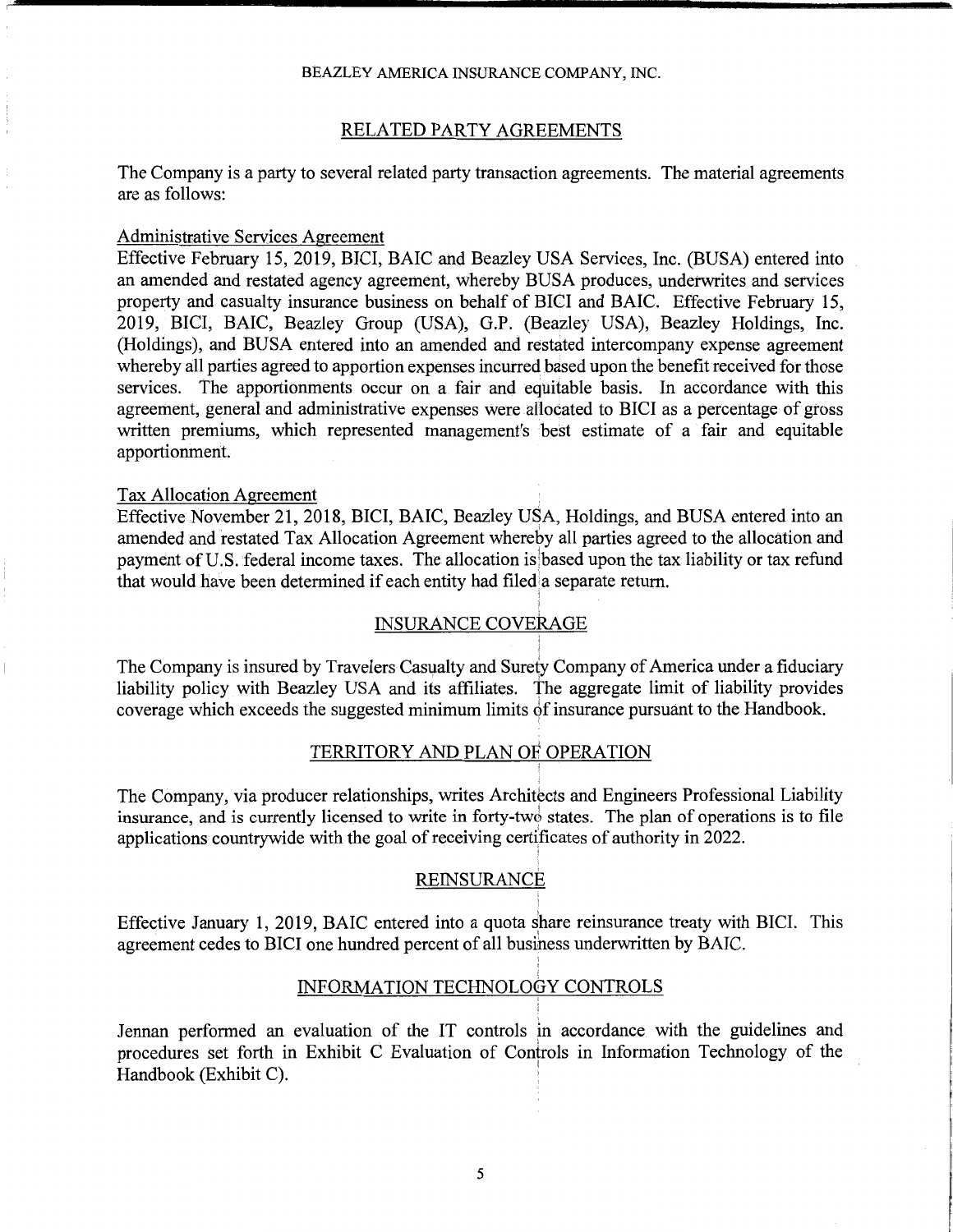Jennan's objectives were to determine whether IT resources align with the Company's objectives and to ensure that significant risk (strategic, operational, reporting, and compliance) arising out of its IT environment was appropriately mitigated by strategies and controls as outlined in the Handbook's Exhibit C Part Two - Evaluation of Controls in IT.

The objectives above were achieved through a combination of reviewing the Company's policies and procedures, testing in key areas related to Exhibit C, interviewing the Company's senior IT management, reviewing IT risk assessment processes, and leveraging the risk assessment procedures performed by the Company and by E&Y.

Based upon the risk-focused assessment and review, no material findings were noted which would have a significant effect on the annual statement. As a result of this review, it was determined that the IT general controls at the Company were effective.

## ACCOUNTS AND RECORDS

The Company utilizes the Agresso Business World System, developed by Unit4 for its general ledger, accounts payable and credit control reporting. The Company utilizes Wings Statutory financial statement software developed by Eagle Technology Management, for preparation of the Annual Statement.

The Company utilizes the services of an outside asset management firm to maintain its investment financial records.

General ledger account balances were reconciled and traced to the amounts reported in the annual statement for 2020. Further detail analyses were performed on the individual accounts throughout the examination.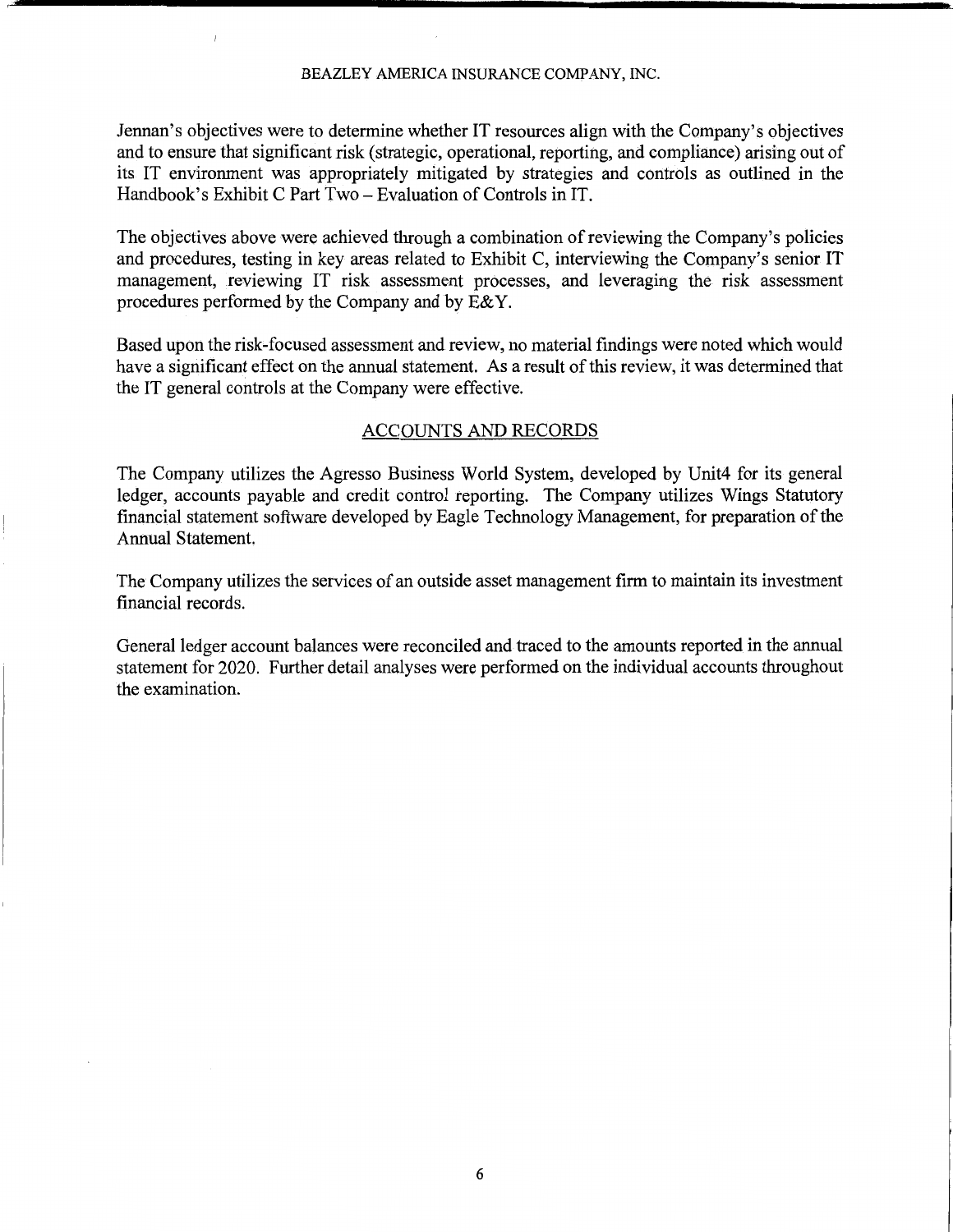# FINANCIAL STATEMENTS

The following statements represent the Company's financial position, as filed by the Company, as of December 31, 2020. No adjustments were made to surplus as a result of the examination.

|                                              |              | Non-admitted | Net Admitted |
|----------------------------------------------|--------------|--------------|--------------|
| <b>Account Description</b>                   | Assets       | Assets       | Assets       |
| Bonds                                        | \$9,768,595  |              | \$9,768,595  |
| Cash, cash equivalents and short-term        |              |              |              |
| Investments                                  | 1,040,951    |              | 1,040,951    |
| Investment income due and accrued            | 118,234      |              | 118,234      |
| Premiums and considerations:                 |              |              |              |
| Uncollected premiums and agents' balances in |              |              |              |
| the course of collection                     | 314,907      | \$52,549     | 262,358      |
| Reinsurance:                                 |              |              |              |
| Amounts recoverable from reinsurers          | 3,428        |              | 3,428        |
| Net deferred tax asset                       | 11,035       |              | 11,035       |
| Receivables from parent, subsidiaries and    |              |              |              |
| affiliates                                   | 69,471       |              | 69,471       |
|                                              |              |              |              |
|                                              |              |              |              |
| Totals                                       | \$11.326.621 | \$52,549     | \$11.274.072 |
|                                              |              |              |              |

# **ASSETS**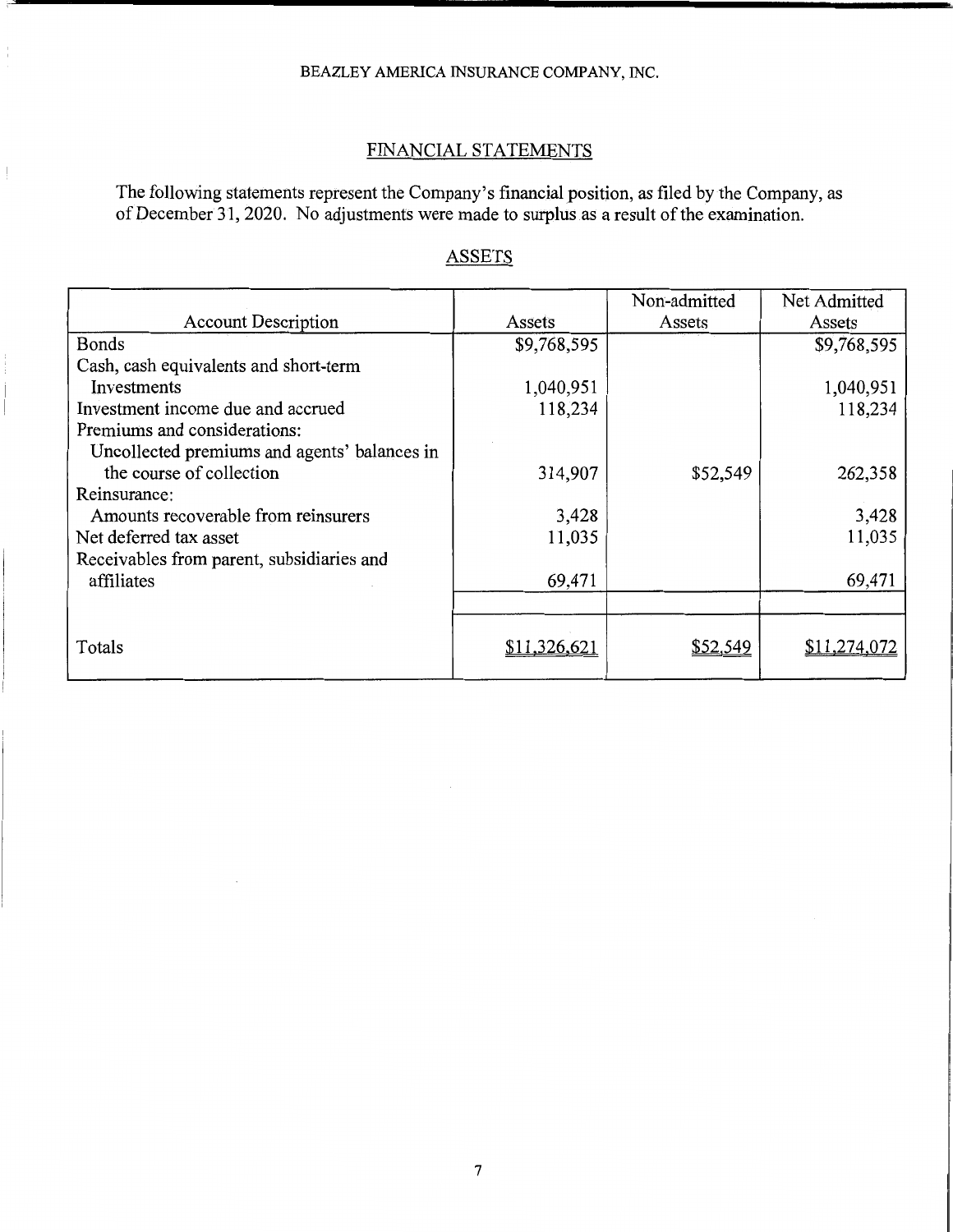# LIABILITIES, SURPLUS AND OTHER FUNDS

| <b>Account Description</b>               | Liabilities  |
|------------------------------------------|--------------|
| Other expenses                           | \$55,378     |
| Taxes, licenses and fees                 | 55,692       |
| Current federal and foreign income taxes | 55,408       |
| Ceded reinsurance premiums payable       | 1,190,667    |
| Total liabilities                        | 1,357,145    |
|                                          |              |
| Common capital stock                     | 4,200,000    |
| Gross paid in and contributed surplus    | 5,550,000    |
| Unassigned funds (surplus)               | 166,927      |
| Surplus as regards policyholders         | 9,916,927    |
| Totals                                   | \$11,274,072 |

 $\frac{1}{4}$ ÷,

 $\sim$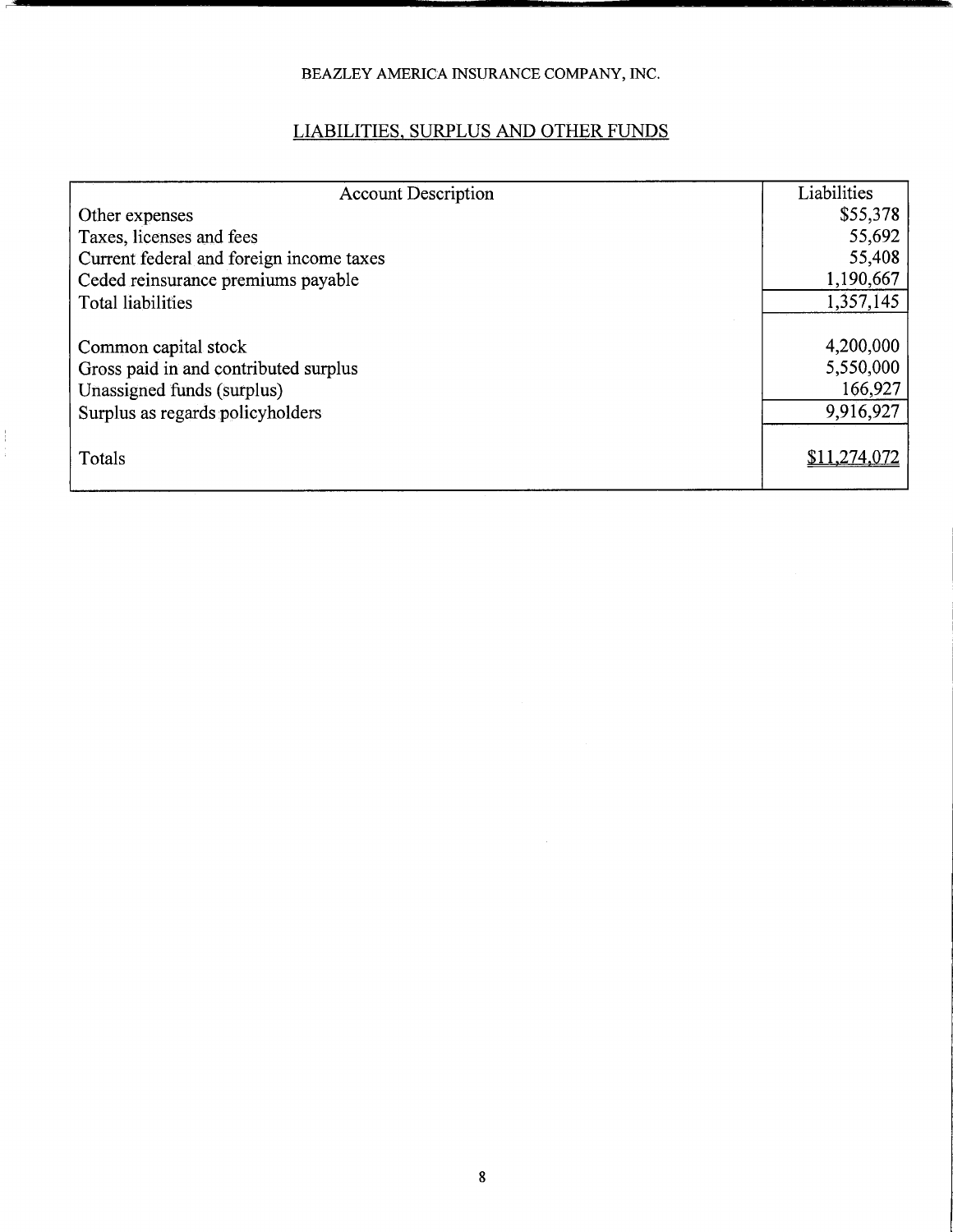# STATEMENT OF INCOME

| Other underwriting expenses incurred                                                                                           | \$825    |
|--------------------------------------------------------------------------------------------------------------------------------|----------|
| <b>Total Underwriting Deductions</b>                                                                                           | 825      |
| Net underwriting gain or (loss)                                                                                                | (825)    |
| Net investment income earned                                                                                                   | 215,074  |
| Net realized capital gains (losses)                                                                                            |          |
| Net investment gain or (loss)                                                                                                  | 215,074  |
| Net income before dividends to policyholders, after capital gains tax and before all other<br>federal and foreign income taxes | 214,249  |
|                                                                                                                                |          |
| Net income, after dividends to policyholders, after capital gains tax and before all other<br>federal and foreign income taxes | 214,249  |
| Federal and foreign income taxes incurred                                                                                      | 44,992   |
| Net income                                                                                                                     | \$169.25 |
|                                                                                                                                |          |

# CAPITAL AND SURPLUS ACCOUNT

| Surplus as regards policyholders, December 31 prior year   | 9,789,184   |
|------------------------------------------------------------|-------------|
| GAINS OR (LOSSES) IN SURPLUS                               |             |
| Net income                                                 | 169,257     |
| Change in net deferred tax asset                           | 11,035      |
| Change in nonadmitted assets                               | (52, 549)   |
| Change in surplus as regards policyholders for the year    | 127,743     |
|                                                            |             |
| Surplus as regards policyholders, December 31 current year | \$9,916,927 |
|                                                            |             |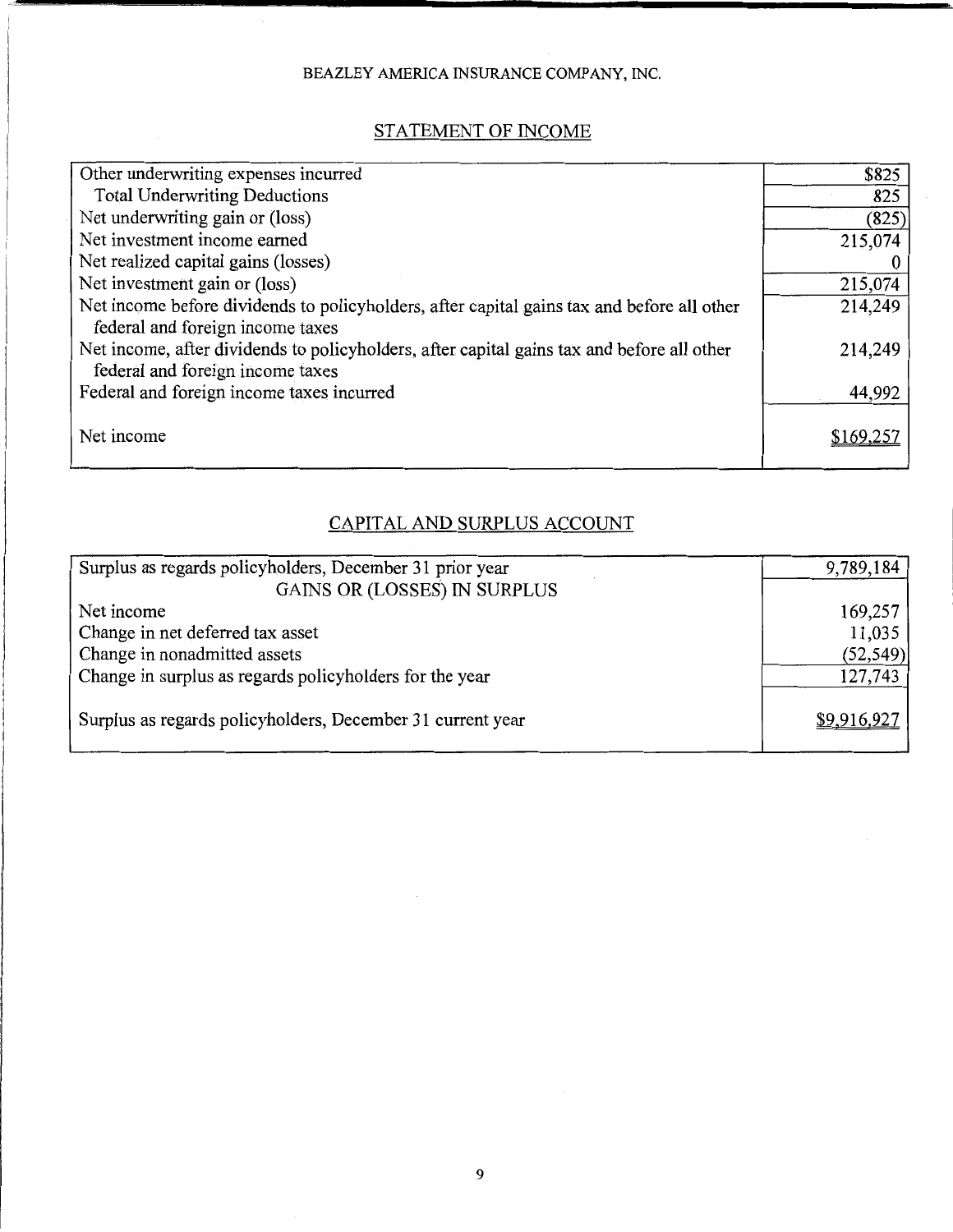## COMMON CAPITAL STOCK \$4,200,000

At December 31, 2020, the Company reported 50,000 shares of capital common stock authorized and 42,000 issued and outstanding. All shares are owned by BICI.

## GROSS PAID IN AND CONTRIBUTED SURPLUS **FOLLOWING STATE SETS** \$5,500,000

In 2019 the Company reported \$5,500,000 in paid in surplus due to its original funding.

## UNASSIGNED FUNDS (SURPLUS) \$166,927

During the period under examination, changes in surplus were primarily the result of net income from operations.

## SUBSEQUENT EVENTS

- The COVID-19 pandemic has continued to develop throughout 2020 and 2021, with significant uncertainty remaining regarding the full effect of COVID-19 on the U.S. and global insurance and reinsurance industry. At the time of releasing this report, the examination team noted no significant financial impact to the Company as a result of COVID-19. The Department has been in communication with the Company regarding the impact of COVID-19 on its business operations and financial position. The Department will continue to closely monitor the impact of the pandemic on the Company and will take necessary action if a solvency concern arises.
- In March of 2021, Andrew Horton resigned as CEO of Beazley plc and as president of BAIC. Adrian Cox was appointed as CEO of Beazley plc and Jeremiah Sullivan was appointed as president of BAIC.

#### **CONCLUSION**

As of December 31, 2020, the Company reported admitted assets of \$11,274,072, liabilities of \$1,357,145, and surplus of \$9,916,927.